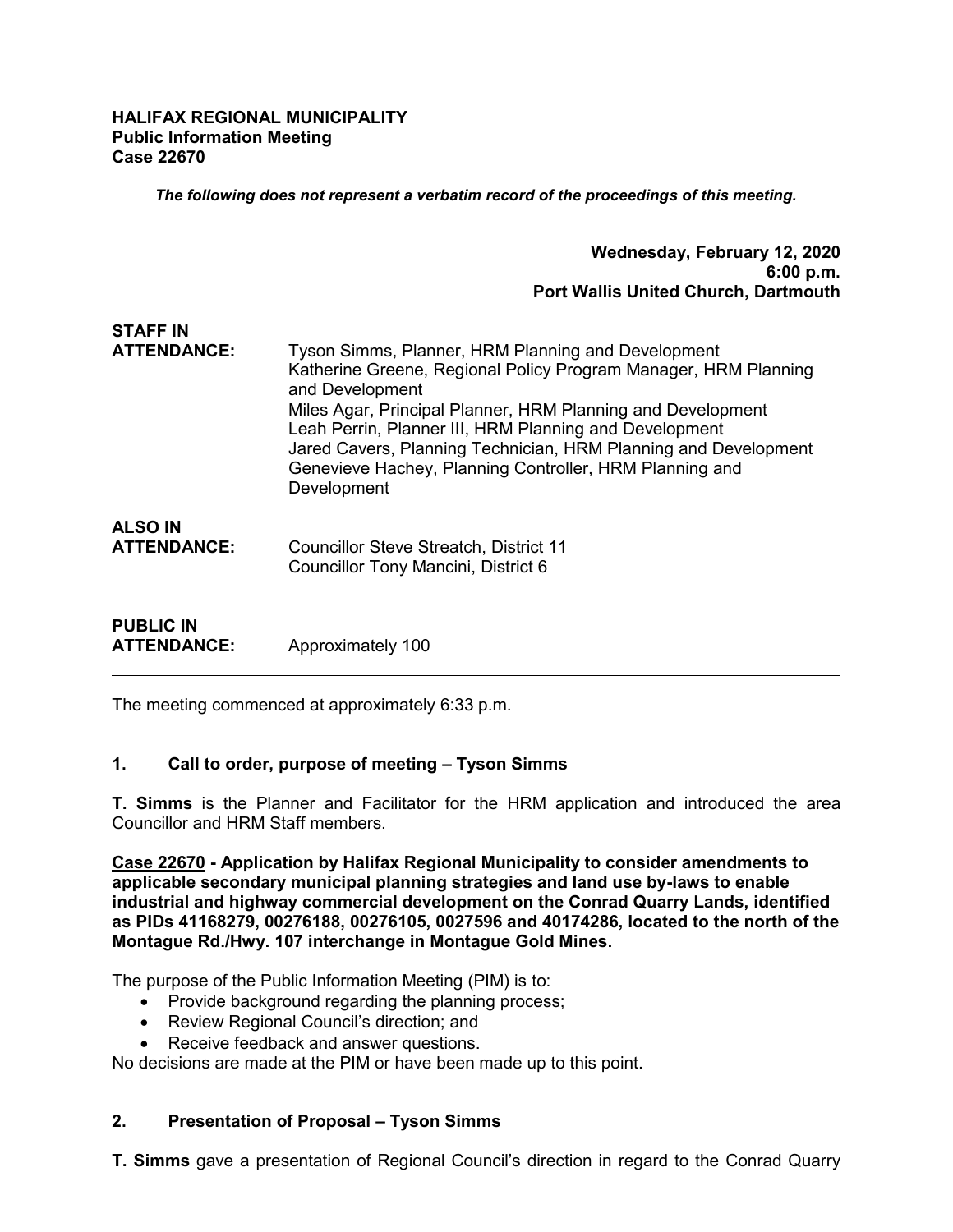Lands. Council has asked staff to:

- Proceed with the Port Wallace Secondary Planning work plan and return to Council for direction on the secondary planning process after Nova Scotia Land Inc. completes the risk assessment and management plan for the former Montague Gold Mines site, including the Municipally-owned lands surrounding Barry's Run and any other third-party impacted lands;
- Initiate a process [Case 22670] to consider amendments to applicable municipal planning strategies and land use by-laws, to enable industrial and highway commercial development on the Conrad Quarry lands consistent with the policy direction outlined within the Discussion section of the staff report dated October 15, 2019; and
- Follow the public participation program for municipal planning strategy amendments as approved by Regional Council on February 27, 1997.

## **3. Questions and Comments**

**Judy Clark, Burnhope Drive** relayed their concerns about the 100-foot buffer not being enough and that 100 meters was more acceptable. They also spoke about how this industrial zone will negatively impact their property values, their research has found studies show on average property values drop by 13% when abutting industrial zones. **T. Simms** – the proposed zone, that initially went before council in 2018, spoke of a 100-foot buffer with some specific uses requiring more than 100 feet, but that the current draft zone identifies 100 meters and that this number is up for discussion. They cannot speak to property values at this time but are open to further discussion about it.

**Resident -** questioned what the Conrad Brothers wanted to do on this site. **T. Simms** –the Conrad Brothers plan to continue quarry operations, rezone the property in order to allow current uses, repair structures that were damaged during Hurricane Juan and move and build new structures on the quarry land. In the future, if the land is serviced, they would be looking to build new commercial and industrial areas near the front of the property. The Conrad Brothers have indicated they are seeking office uses on the property, however HRM is not supportive of standalone office uses in this area.

**Karen Murphy, Spider Lake** had the following questions: what is the long-term plan for the quarry, they find the weekends to be fairly quiet - would HRM consider imposing a curfew around what operations could take place on the weekends, will future access to this quarry be connected to the residential areas? **T. Simms -** replied that traffic will be addressed, at this point future access is unknown, a review will be conducted by Engineering staff. A curfew or noise by-law is not something that has been considered, however it is something that can be reviewed. A participant at the meeting noted that blasting is not permitted on the site during the weekend. T. Simms indicated that HRM is not aware of a specific long-term plan for the quarry lands other than what has already been discussed, this question would be best directed to the property owners.

**John Bellfontaine, Montague** asked what the current buffer is for quarry activity that abuts the residential area. **T. Simms** replied that it is currently 100 feet, blasting may require more. The quarry activity (rock removal, blasting) is regulated by the Province, HRM can only regulate structures on the land associated with the quarry use– buildings, weight scales, wash plants, etc. The original proposed buffer for these types of uses was 100 feet and in the draft by-law it is currently 100 meters. Staff is considering the development of two zones within the industrial area, one that would see heavier uses in the middle of the property, further away from residential areas and a less intensive zone that is closer to residential areas. The center zone could potentially be 400 to 500 meters away from residential areas. HRM is looking for public feedback on buffer distances.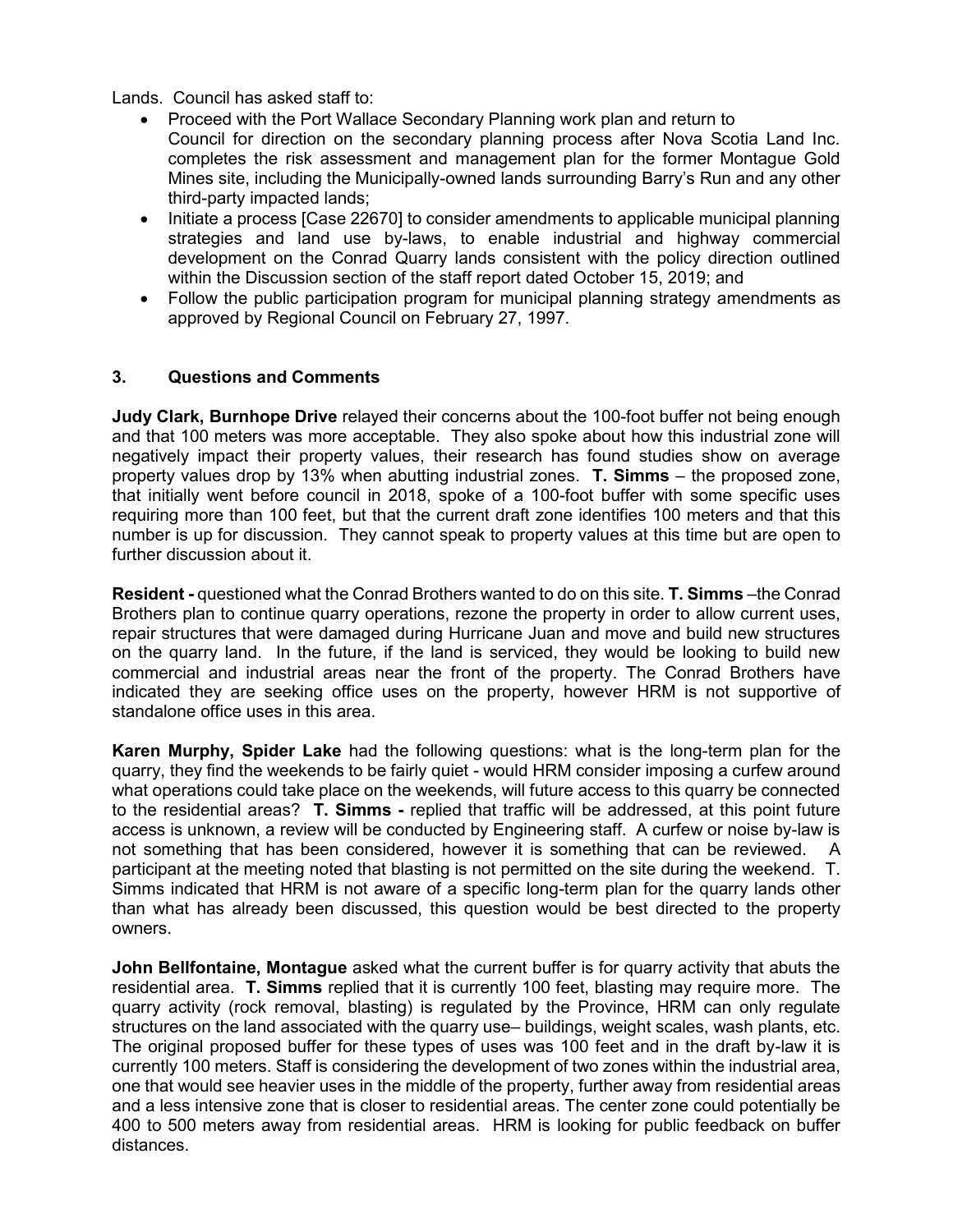**Kevin Fitzgerald, Montagu Road –** asked if there is a way to address the rusted-out garage that is at this location, it is an eyesore. They know that the Conrad Brothers have requested a permit to rebuild the garage, however were denied because the land is not zoned for it. Is this not something that could be addressed without having to go through this whole process? Why can they not just rebuild it? The quarry has been here since 1954-55. **T. Simms** replied that the current zoning of this property does not allow heavy industrial uses or any accessory buildings for heavy industrial uses and because of that a permit is not able to be issued.

**Rene, Lake Charles area –** feels that the Conrad Brothers should be allowed to replace their buildings and add a couple more without having to rezone 500 acres of land. Is there any kind of needs assessment done to see if HRM needs more industrial land, there are many industrial areas here already, Burnside, Ross Road, a refinery that is derelict in Shearwater, the Woodside area, the Aerotech Business park to name a few, do we need 500 more acres of industrial land adjacent to a mature residential area? has there been an environmental assessment done in regards to water runoff that would go into the lakes - they have been documenting storm water issues for the past six years and feel that HRM is not adequately addressing this issue and that the advanced storm water management practices that HRM is speaking of are not working. There is talk of an additional 10,000 people coming to the Port Wallace area, could we not have businesses, amenities, parks and recreational areas to support these 10 thousand people instead of industrial zones. They recognize that the Conrad Brothers are well respected and work with the neighbors, however what happens if they sell and someone less community minded purchases this land? **T. Simms –** replied that HRM considers zoning with the land in mind and not specific landowners. The property owner may request a specific land use, however the regulations are created with the site in mind. Stormwater generated on the quarry site is regulated by the province and HRM has no jurisdiction there, however HRM does have the ability to regulate stormwater on the rest of the site and is working to develop advanced storm water management requirements. HRM is aware of the concerns with respect to water runoff and they are actively working on this. This year staff will be working to review the Regional Plan, this will include a needs assessment for industrial lands in the municipality. The study has commenced, however we do not have results at this time. At this point, there is no indication that there is not a need for industrial lands, the results will be available within a few months.

**Gary Brinton, Burnhope Drive –** feels that the Conrad Brothers have been very transparent with their plans and that HRM has not. The Conrad Brothers have a grandfathered agreement that supersedes quarry guidelines and they sympathize with the Conrads as none of these residential areas existed when they created the quarry and they they feel it is the city that has created this entire issue. They have been trying to get answers from HRM for years about who's responsibility it is to protect the citizens that live around the quarry, they were told by everyone that they would not be affected by this quarry when they purchased, the house is rocked by blasting, it wakes the baby up, the house shakes, inspectors were supposed to look at all this and they never did, they are 300 meters away from the blasting. The Conrads are trying to run their business, this issue was entirely created by HRM. They suggest that if anyone wants to know what is going on that they contact the Conrad Brothers directly.

**Adam Filck, Craigburn Drive –** commented that where they live will be impacted by the smells coming from the industrial zones and that spills, metals and oils from this site will end up in the watershed and into Lake Charles. This does not have to be a negative impact on property values, if you look at Larry Uteck the houses that back onto the commercial areas have increased in value, why can we not have a commercial area here? The land around the interchange would be perfect for commercial and it would be much more valuable as that type of zone. What is the rush to zone the land to less attractive uses? staff previously identified that office and larger scale commercial uses may not be appropriate on the subject site due to a lack of transit service.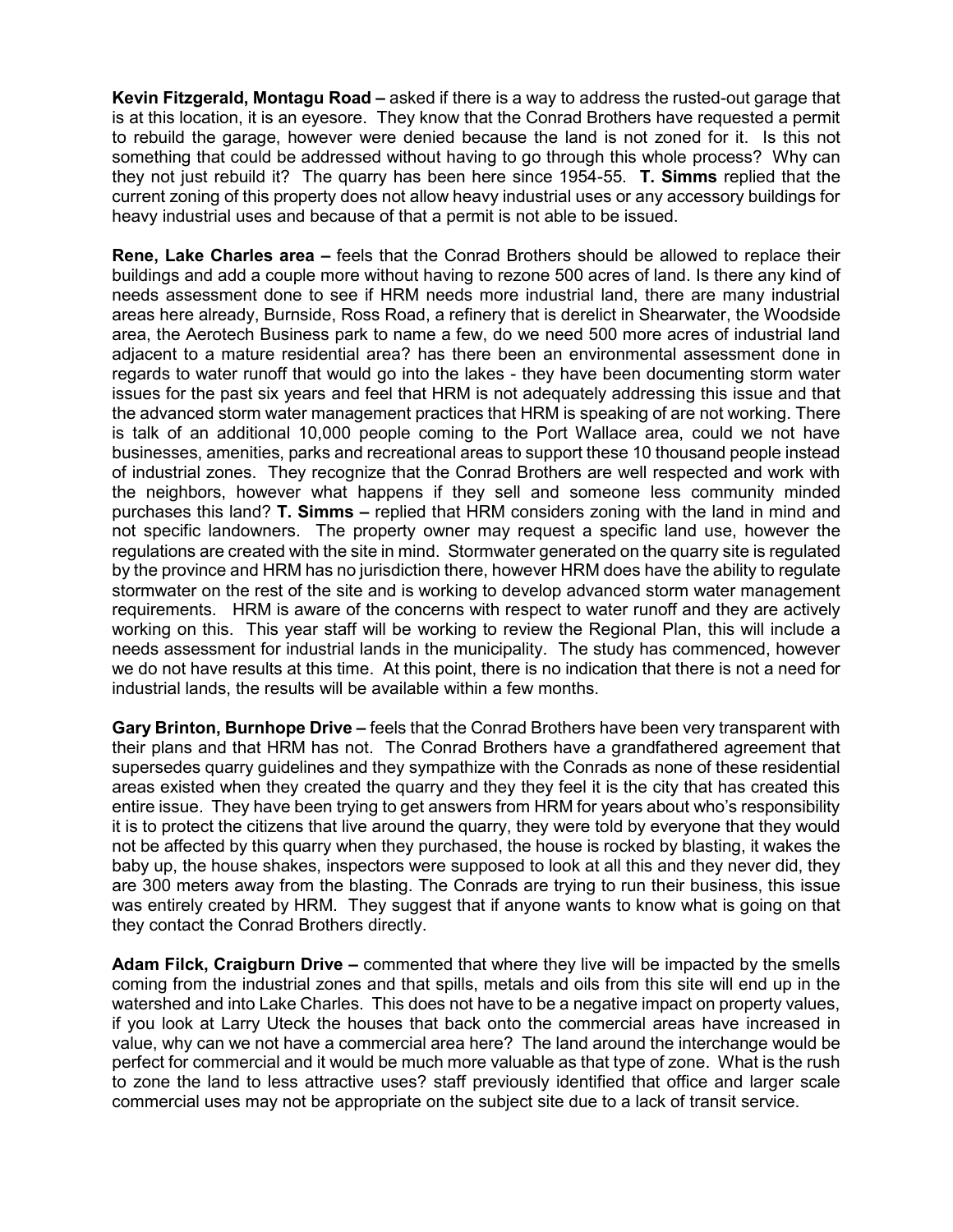**Kendal Taylor, Craigburn Drive -** They bought the land knowing who was next door, they have had a good relationship with the Conrad Brothers. They feel that the buffer that is between them and the quarry needs to take the topography into account, the 100 meters might work for one area but not another. They also do not want to see the biodiversity destroyed in order to create a different buffer, it is currently wooded and should be protected. Light pollution is another issue that they would like to see addressed. **T.Simms –** when the buffer was presented and discussed by the Port Wallace Public Participation Committee there were discussions with regards to topography and existing vegetation. .HRM is also considering lighting standards that will deal with light pollution.

**Resident –** asked if there will be a meeting planned by the Conrads, where they will be able to tell their side of things? **T. Simms –** at this time it was Council's direction that staff move forward with this staff-led process. The Conrad Brothers are able to hold their own meeting if they wish to do so.

**Aabel Lazarus, Hazelnut court –** asked why a variance could not be issued to allow the Conrads to build their accessory buildings for the current use? There are many industrial parks in the area, why do we need more? There is a bus that goes here, the 55, this bus could service commercial areas. It was mentioned that council asked to coordinate this with the Burnside plan, there is a buffer at Burnside already, there is no residential in that area other than Highfield park – these two things should be separate. **T. Simms** responded that council's direction was simply that the language used in the Land Use By-law for Burnside be consistent with the one created for this area, not that the uses themselves be similar. There is a By-law simplification process underway that is looking at this. The existing transit service would not support office uses on this site, however that reflects the existing condition and this could change.

**Dennis Folley, lake Micmac –** voiced their concern about the health of the lakes, there have been many issues lately with lakes Micmac and Banook. More industrial areas will create more runoff of phosphorus that is contaminating these lakes. The watershed belongs to the municipality and we need to remedy these situations before we lose our lakes. A natural land buffer could create a good filter, there is evidence that the runoff from pavement brings phosphorus to the lakes and this is what is causing the blue-green algae issue. Has HRM been investigating this? **T. Simms –** replied that Regional Planning staff is aware of concerns related to phosphorus and that HRM has recently required studies and mitigation plans in an effort to reduce the impactof phosphorus for new development and subdivision.

**Resident** – feels that the Conrad Brothers are made to look like the "bandits" in this process when all this is the fault of HRM. They believe there is a credibility issue here, before Ikea came in they were assured there would be no light pollution and that it would be "attractive", Ikea is a monstrosity.

**Chris Dube, Lake Charles Drive –** feels that there are already enough business parks in HRM and within a close distance to this area that all have available land. In regard to property taxes, are you taking away from the large residential tax base in favor of a small commercial/industrial tax base? The residential area will be less valuable with an industrial area here; they are tired of hearing of remediation of the lakes and water systems, can we not manage the water and environmental issues before they become a problem? A well-managed quarry could be a much better end result than what has happed with Dartmouth Crossing.

**Carmen Brown, Lochburn Lane-** wanted to know how it happened that a quarry was allowed to be built here and when the owners tried replacing a damaged structure that all of a sudden, the land was not zoned for it, what changed? **T. Simms –** replied that this is something that they are investigating the quarry land use is considered a heavy industrial use. There is no indication the land was ever zoned for this use. The Quarry activity itself is regulated by the Province. Structures associated with the quarry use fall under HRM jurisdiction. A development officer is